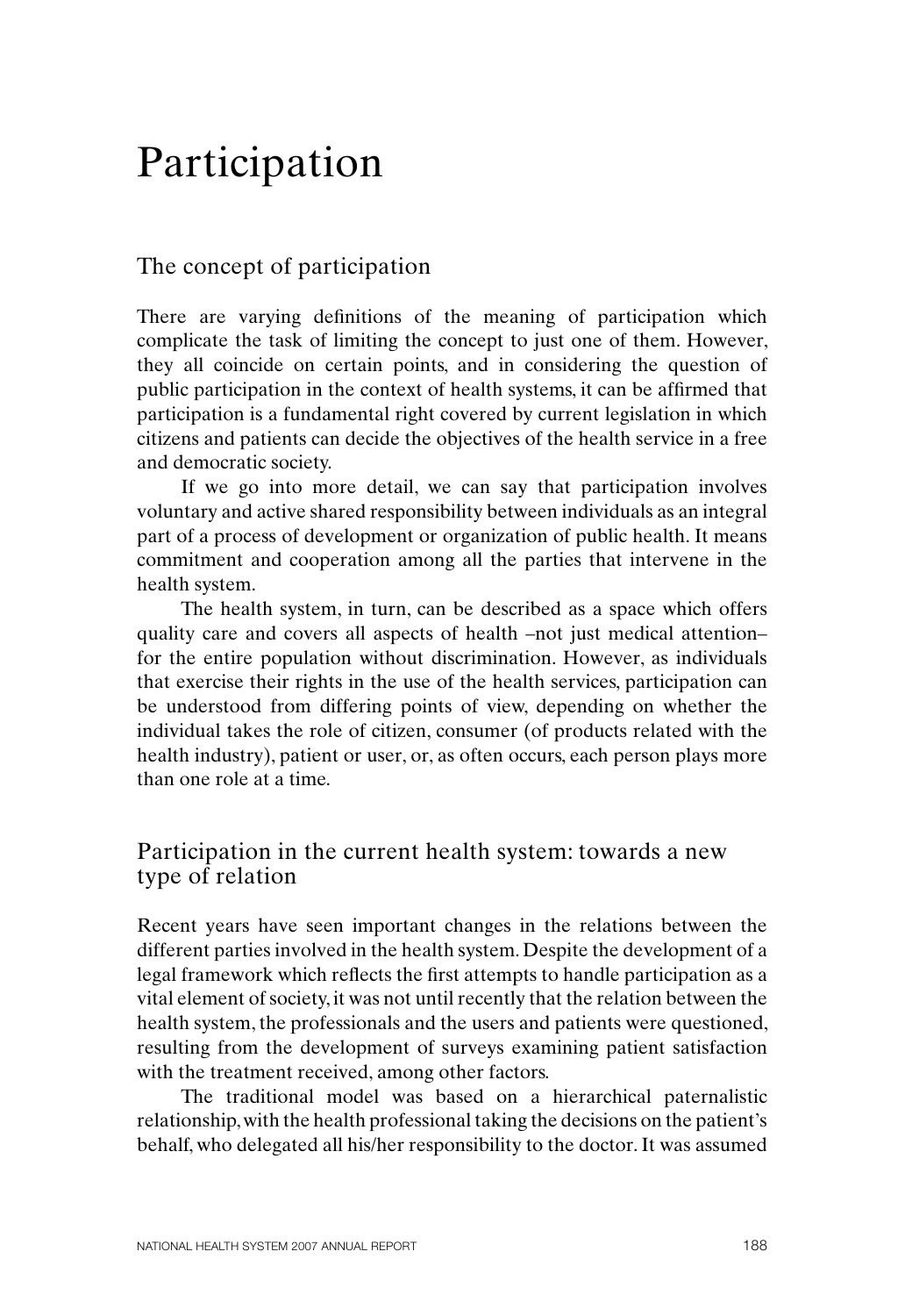that qualified personnel would always take the best decision, because of their superior technical and scientific knowledge necessary for treating illnesses, and therefore the patient was not involved, merely accepting the treatment proposed. This model is increasingly.

The public bodies have structures that are more and more complex with ever greater amounts of red-tape, and the decisions taken are more and more remote from direct contact with the public. Expectations have also changed, and patients now have a more developed awareness of their rights and responsibilities, and not only demand to be heard, but also claim more participation in the healthcare process – more directly, permanently and above all, adapted to current situations.

Better access to information, knowledge and services, combined with a substantial improvement in the quality of healthcare allow patients to adopt an ever more active role in the decisions that concern them.

These are the aspects that are redefining the relationship between health professionals and patients in a new model where, as explained above, the person of the patient/user claims greater protagonism in the managing of resources and public health services. As a result, both patients and personnel in this sector strive to engage actively in the running of health institutions. This change of perspective in the managing of health policies sees the patient as a subject who requests that his/her views be heard in the taking of decisions in matters of healthcare, rather than a simple consumer of services.

We can affirm that there are two types of patient: there is the patient that is aware of his/her right to decide and takes responsibility for his/her health, and the other patient that chooses to delegate all responsibility in the health system, seeing it as an agent in which to trust.

### Problems in measuring participation

One of the problems we find is that of measuring a concept as abstract and complex as participation. How can the degree of public participation in the health system be measured? At what level? How far can the public be involved?

Many studies of processes of participation are based on the following theories, which can be used as instruments for guidance when measuring the situation of public participation in the autonomous communities. The Arnstein scale is considered interesting with its ladder of participation $64$ ,

<sup>64</sup> Arnstein, Sherry. A Ladder of Citizen Participation. AIP Journal, July 1969; 216-224. Study of forms of participation classified in 8 levels, from the absence of participation, symbolic representation, and full participation of the citizens for self-management.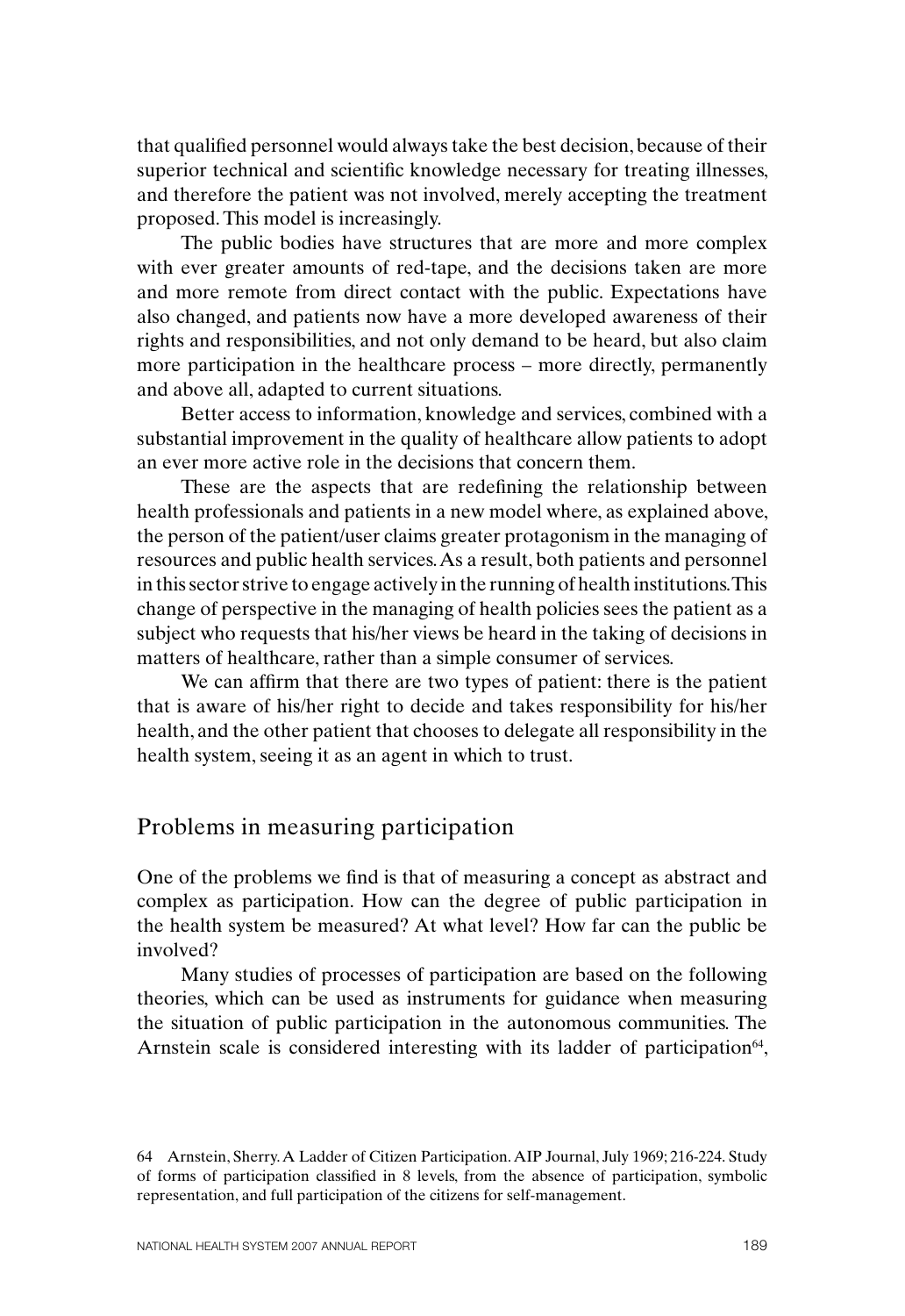as is the *continuum* of participation of Brager and Specht<sup>65</sup>, and the *spectrum* of participation proposed by the International Association for Public Participation (IAP2), the scale of which begins at the basic level of information, followed by consultation, participation, collaboration and finally with the attribution of power, or *empowerment* at which point the power of decision making is assumed by the public.

In all of these theories, regardless of the details that separate them, information and consultation are grouped at the lowest end of the scale of participation, indicating an absence of real power for the citizen/consumer/ patient. The ideal form of participation, in contrast, would be to put the power in the hands of the public for the management and planning of the health system.

The level of participation in the taking of policy decisions, according to the categories of information, consultation and active participation used by the OECD are outlined below.The first level is the simply the evaluation and opinion expressed by the public on the policies being carried out. At the next level, consultation, participation is limited to feedback from the citizens prior to the final decision. Finally the OECD defines active participation as the highest level, where the public is involved in every stage of a policy.

Although health and than health system are concepts that are always open to improvement, an ideal model of a health system would consider patients and professionals as the principal agents. Rodrigo Gutiérrez Fernández referred to it as the government of the citizens<sup>66</sup>, based on mechanisms for real participation on the part of the public and professionals in the running of health facilities and organizations, mutual trust and *empowerment*67 of health professionals and patients. Not only would this permit the sharing of responsibilities, but also the active defence of rights in a context of deliberative democracy, where public spaces for discussion would be developed for the active participation in decisions.

<sup>65</sup> Adaptation of the Arnstein ladder to a *continuum* which starts with reception of information (low participation) and finishes with joint planning (right to exercise control and decide).

<sup>66</sup> Round table: "New Demands in Society", XIV National Hospital Congress, Zaragoza, 17-20 of May 2005.

<sup>67</sup> It is defined as "a system of joint incorporation of professionals and patients in the processes of decision making in health". *Empowerment* "does not mean delegate and transfer authority and new responsibilities to people and then withdraw. *Empowerment* means removing the barriers that separate us", John P. Kotter.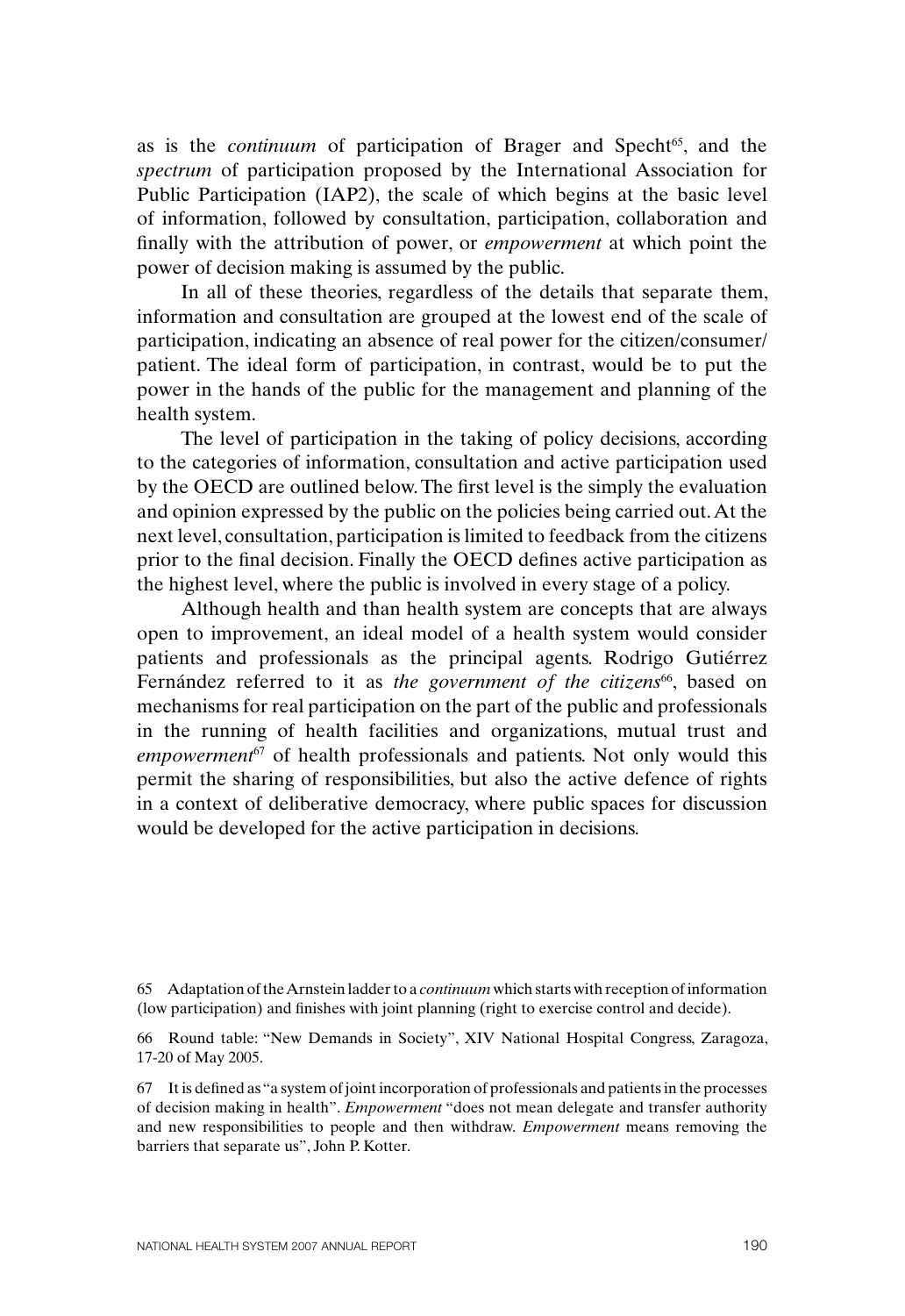#### Processes of participation in the autonomous communities

In order to check the evolution of the progress made in the different autonomous communities in 2007 in terms of participation –both collective and individual– the *Rec Recommendations* (2005)<sup>68</sup> have been used. These were adopted by the Committee of Ministers of the Council of Europe on "the development of structures for citizen and patient participation in the decision-making process affecting health care" in member states.

States are recommended to take measures to ensure that the directives on democratic participation, information, support and tools for participation are reflected in legislation, especially with regard to the health system.

The different autonomous communities within the Spanish state have created, developed and applied a number of laws which set out the organisms at regional level charged with public participation in the health system and its functions, including the rights and obligations of individuals as users or patients, through Law 41/200 of the 14th of November *regulating patient autonomy and the rights and obligations regarding information and clinical documentation*69.

The principal regulations developed with reference to the promotion of patient participation are the following: free choice of doctor, as a mechanism through which the citizens can have a direct influence on their health services; access to a second opinion; access to medical records; informed consent; the existence of procedures for establishing advanced directives/last wishes; a guide or charter of services; information on the NHS and guarantees for patients with special needs for information associated with disability. Table 61 contains the legislation developed by the autonomous communities with reference to individual participation.

However, neither rights nor the development of legislation have made equal progress, resulting in a mixed situation among the regions. In some cases, legislation has been extended to include the second opinion and access to medical records in 2007.

69 BOE number. 274, 15/11/2002, p. 40.126-40.132.

<sup>68</sup> Rec Recommendation (2000) 5/24 of February 2000 of the Committee of Ministers of the Council of Europe (independent international organ whose object is the defence of human rights and parliamentary democracy, and boosting the image of Europe among the citizens of Europe.).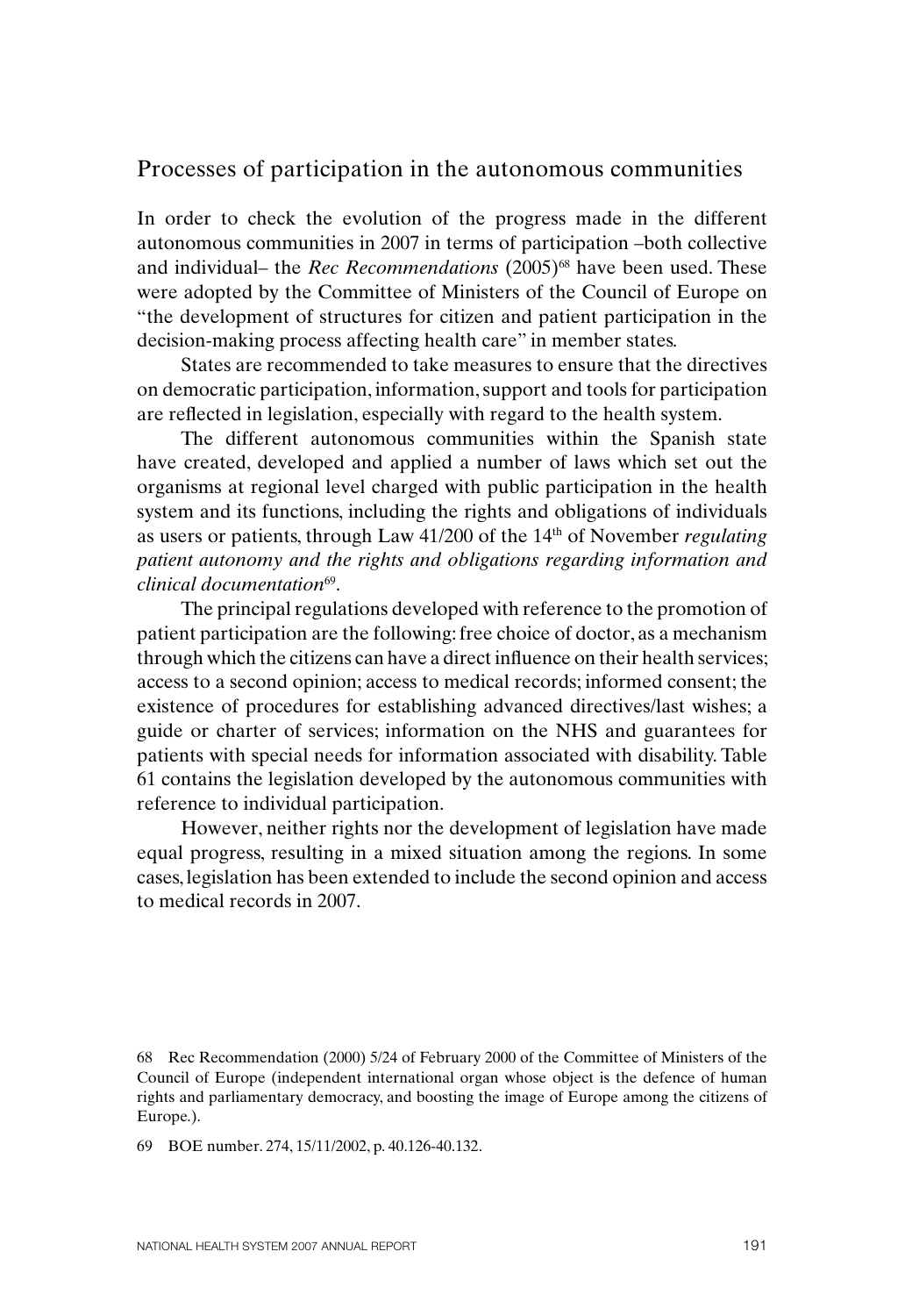| COMMUNICS, ZUUT                                                                                                                                                                                                                                      |     |                |                     |       |
|------------------------------------------------------------------------------------------------------------------------------------------------------------------------------------------------------------------------------------------------------|-----|----------------|---------------------|-------|
|                                                                                                                                                                                                                                                      | Yes | <b>No</b>      | <b>No</b><br>answer | Total |
| Free choice of doctor                                                                                                                                                                                                                                | 12  | 3              | 3                   | 18    |
| Second opinion                                                                                                                                                                                                                                       | 14  | 1              | 3                   | 18    |
| Access to medical records                                                                                                                                                                                                                            | 14  | $\Omega$       | $\overline{4}$      | 18    |
| Informed consent                                                                                                                                                                                                                                     | 12  | 3              | 3                   | 18    |
| Advanced directives/last wishes                                                                                                                                                                                                                      | 13  | $\overline{2}$ | 3                   | 18    |
| Guide or menu of services                                                                                                                                                                                                                            | 10  | 3              | 5                   | 18    |
| Information in the National Health System (administrative<br>information related with services and available care units and the<br>requirements to gain access to them: freedom of choice in doctor<br>and centre, awareness of waiting lists, etc.) | 10  | $\mathbf{1}$   | $\overline{7}$      | 18    |
| Guarantees for disabled patients with special needs for<br>receiving information                                                                                                                                                                     | 6   | 1              | 11                  | 18    |
| Figure or institution defending the rights of patients                                                                                                                                                                                               | 11  | 3              | $\overline{4}$      | 18    |
| Created based on data received from the autonomous communities                                                                                                                                                                                       |     |                |                     |       |

#### TABLE 61. **Participation. Response to legislation developed by the autonomous communities, 2007**

Created based on data received from the autonomous communities.

However, the fact that participation has been the subject of legislative development does not imply that specific actions are being undertaken to consolidate real and effective participation on the part of the public. A more detailed analysis will be required which takes into account all the measures carried out by each autonomous community and the results obtained in relation with citizen participation in public health.

In general terms, the issues addressed have been in the sphere of information, consultation and, in some cases, of advice. The aim is to promote health through the elaboration of service guides for users, access to clinical documents, informed consent, access to information in the NHS or through the guarantees for patients with special needs for information associated with a disability. They do not represent a level of active participation, according to the theories mentioned above. The citizen/user/patient receives information about the actions. The institution informs about the plan that it has drawn up as a measure to ensure that it goes ahead as planned, as Brager and Specht described in their *continuum.* In no sense does this type of participation appear to have any effect on the determination of health policies.

Although the communication at this level is in one direction only, and there is minimal participation of society in decision-making , the process of informing in health promotion and the obtaining of information (through awareness campaigns and health education) are indispensable if further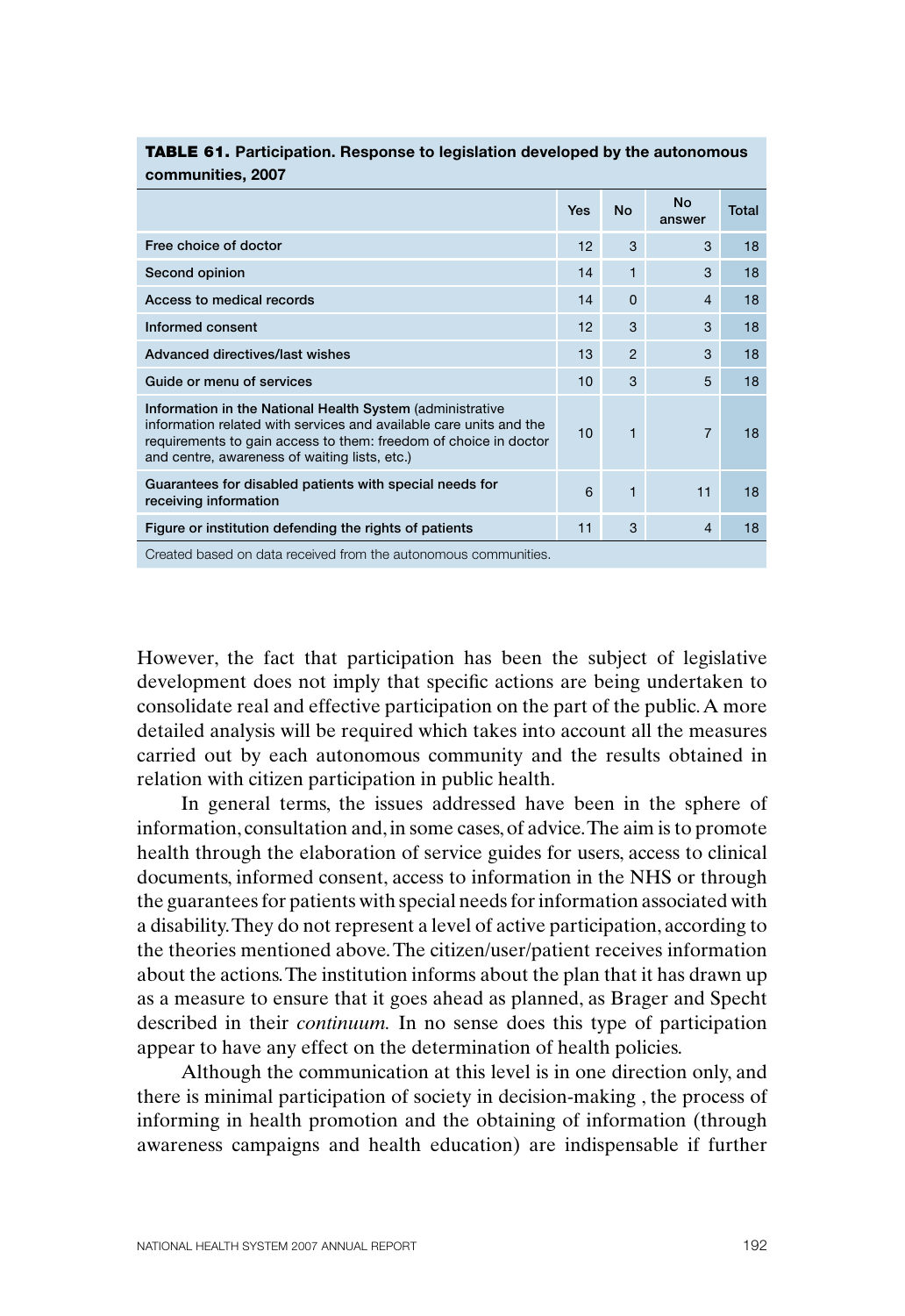levels of participation are to be reached. In the words of Rodrigo Gutiérrez Fernández, presented in the round table "New demands in society"<sup>70</sup>, it has been shown that "quality information reduces the patient's anxiety, improves the capacity for self-help (the responsibility of the patient in the cure) and the involvement of the family, […] and favours a better use of the resources and services by the public".

The technological development that some autonomous communities have undertaken in their bid to provide information for users and make it available immediately is also worthy of note. The use of a virtual mailbox and fax in Castile and Leon, the enhancement of new technologies in attending to patients in the Basque Country through the web page of the health portal Euskadi-Osanet, the use of electronic signatures and an electronic health card for public use (ONA) are also notable. This autonomous community is also carrying out the development of a shared computer platform in the area of public service to improve access to services. In 2007, Andalusia extended the coverage of its Health Responds service, along with the system of appointments via internet, the virtual office InterS@S, the Information service and the 24 hour Health Advice Service. It also added an SMS channel as a new route for making an appointment with the general practitioner. March 2007 saw the introduction of the project *information means health,* a service which consists of a multichannel system which distributes healthrelated content for the public through screens located in waiting rooms in health centres, internet and third-generation mobile phones, where the content is adapted to the broadcast channel.

At the same time, the autonomous communities must ensure the application of community participation at all levels and in all areas of the health service to meet the recommendations of the Council of Europe.To promote this participation, the administrations must make duly regulated channels for participation available to ensure that wide sections of the population can be included in the processes without having to be organized.

One of the principal mechanisms continues to be the regional health councils of the health systems of the autonomous communities.

They are structured in terms of their territory, through the creation and extension of area and zoning committees (mentioned in the communities of the Canary Islands, Castile and Leon, Catalonia, Extremadura and La  $Rioja<sup>71</sup>$  and by sector (for example, through advisory boards on transplants, bioethics, immigration, etc. or the professional advisory boards on medicine and nursing of Catalonia).

70 XIV National Hospital Congress, Zaragoza, 17-20 of May 2005.

<sup>71</sup> From the information received for 2007, other autonomous communities probably have them although they do not mention them.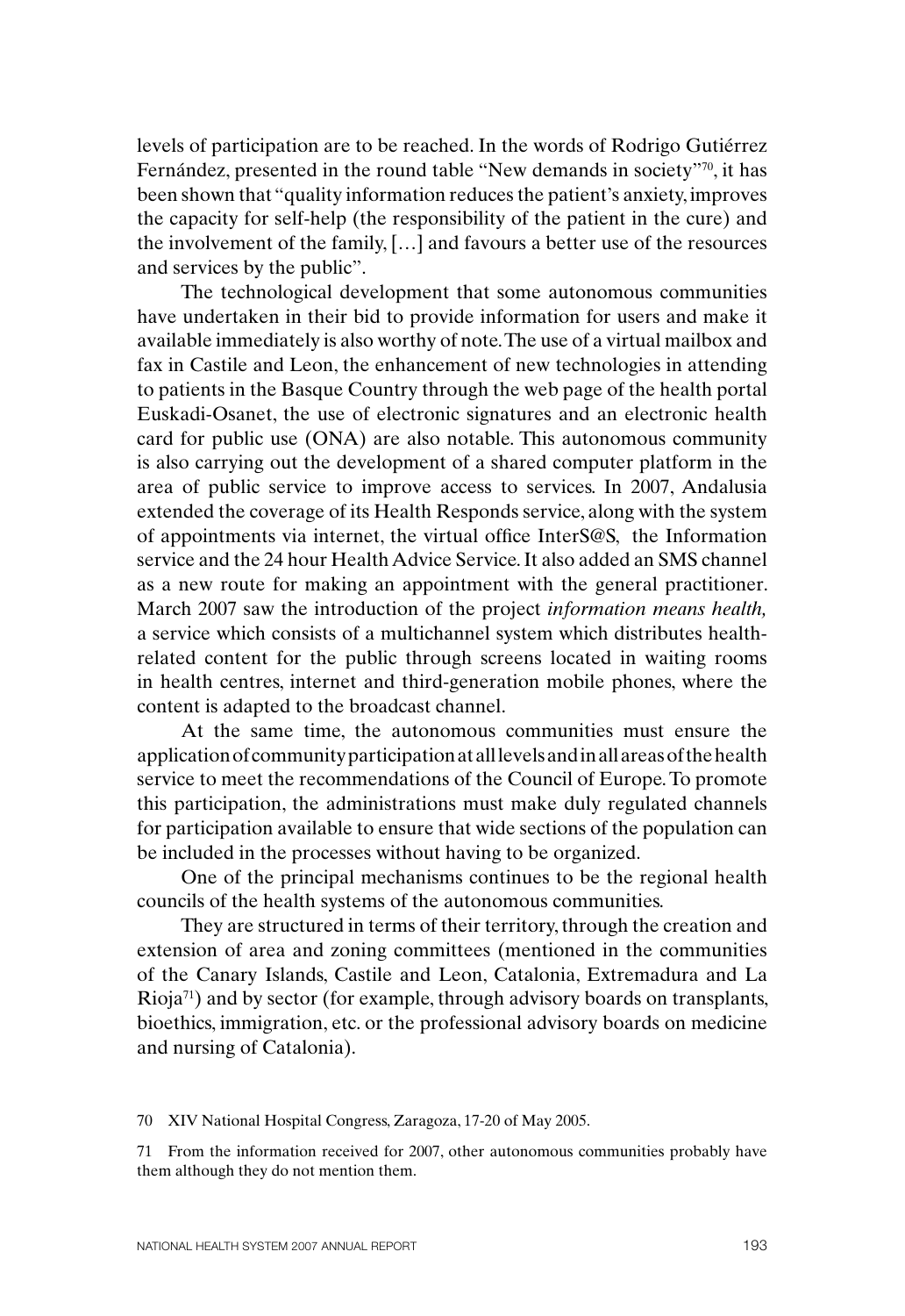They include representation from administrative units, social, union and the health service. Despite the variation in representatives, they all provide consultation and advice. Which is to say that the communication in two directions allows the participants to listen, evaluate and give opinions, but does not guarantee that their ideas, criticisms or proposals will be taken into account. According to Brager and Specht, consultation, even at a low level, involves the organization seeking support to legitimise and justify its objectives.

The number of patient/user representative associations increased considerably in 2007, compared with those reported in 2006. It was assured that they all have the opportunity to give their opinions and defend their rights in healthcare. The subsidies for patient associations, however, have not grown in parallel with them. Table 62 shows the financial contribution which the autonomous communities have given to patient associations in 2007.

| <b>TABLE 62.</b> Financial contribution of the autonomous communities, 2007 |     |           |                                      |                                      |                                   |                                   |                                    |  |  |  |
|-----------------------------------------------------------------------------|-----|-----------|--------------------------------------|--------------------------------------|-----------------------------------|-----------------------------------|------------------------------------|--|--|--|
|                                                                             | Yes | No answer | associations<br>Number of<br>in 2007 | associations<br>in 2006<br>Number of | Total quantity<br>(euros) in 2007 | Total quantity<br>(euros) in 2006 | Difference<br>2007-2006<br>(euros) |  |  |  |
| Andalusia                                                                   | X   |           | 176                                  | 157                                  | 600,000.00                        | 522,172.34                        | 77,827.66                          |  |  |  |
| Aragon                                                                      | X   |           | 42                                   | 46                                   | 525,750.00                        | 504,895.00                        | 20,855.00                          |  |  |  |
| <b>Asturies</b>                                                             | X   |           | 80                                   | 60                                   | 100,000.00                        | 70,000.00                         | 30,000.00                          |  |  |  |
| <b>Balearic Islands</b>                                                     | X   |           | 5                                    | $6\phantom{1}$                       | 94,000.00                         | 50,000.00                         | 44,000.00                          |  |  |  |
| <b>Canary Islands</b>                                                       | X   |           | 17                                   |                                      | 284,729.44                        |                                   | 284,729.44                         |  |  |  |
| Cantabria                                                                   | X   |           | 13                                   |                                      | 186,692.24                        |                                   | 186,692.24                         |  |  |  |
| <b>Castile and Leon</b>                                                     |     | X         |                                      |                                      |                                   |                                   | 0.00                               |  |  |  |
| Castile-La Mancha                                                           | X   |           | 147                                  | 141                                  | 1,500,000.00                      | 1,591,700.00                      | $-91,700.00$                       |  |  |  |
| Catalonia                                                                   | X   |           | 71                                   | 65                                   | 1,786,063.34                      | 1,731,967.65                      | 54,095.69                          |  |  |  |
| <b>Valencian Community</b>                                                  |     | X         |                                      | 138                                  |                                   | 870,307.79                        | $-870,307.79$                      |  |  |  |
| Extremadura                                                                 |     | X         |                                      |                                      |                                   |                                   | 0.00                               |  |  |  |
| Galicia                                                                     | X   |           | 122                                  | 95                                   | 12,858,323.31                     | 10,372,462.00                     | 2,485,861.31                       |  |  |  |
| <b>Madrid</b>                                                               | X   |           | 161                                  |                                      | 385,780.00                        |                                   | 385,780.00                         |  |  |  |
| <b>Murcia</b>                                                               | X   |           | 45                                   | 19                                   | 225,000.00                        | 129,526.91                        | 95,473.09                          |  |  |  |
| <b>Navarre</b>                                                              | X   |           | 39                                   |                                      | 621,342.00                        |                                   | 621,342.00                         |  |  |  |
| The Basque Country                                                          | X   |           | 77                                   | 78                                   | 498,480.00                        | 587,000.00                        | $-88,520.00$                       |  |  |  |
| La Rioja                                                                    | X   |           | 12                                   | 12                                   | 667,626.76                        | 710,659.21                        | $-43,032.45$                       |  |  |  |
| <b>Ceuta and Melilla</b>                                                    |     | X         |                                      |                                      |                                   |                                   | 0,00                               |  |  |  |
| <b>Total</b>                                                                |     |           | 1.007                                | 817                                  | 20,333,787.09                     | 17,140,690.90                     | 3,193,096.20                       |  |  |  |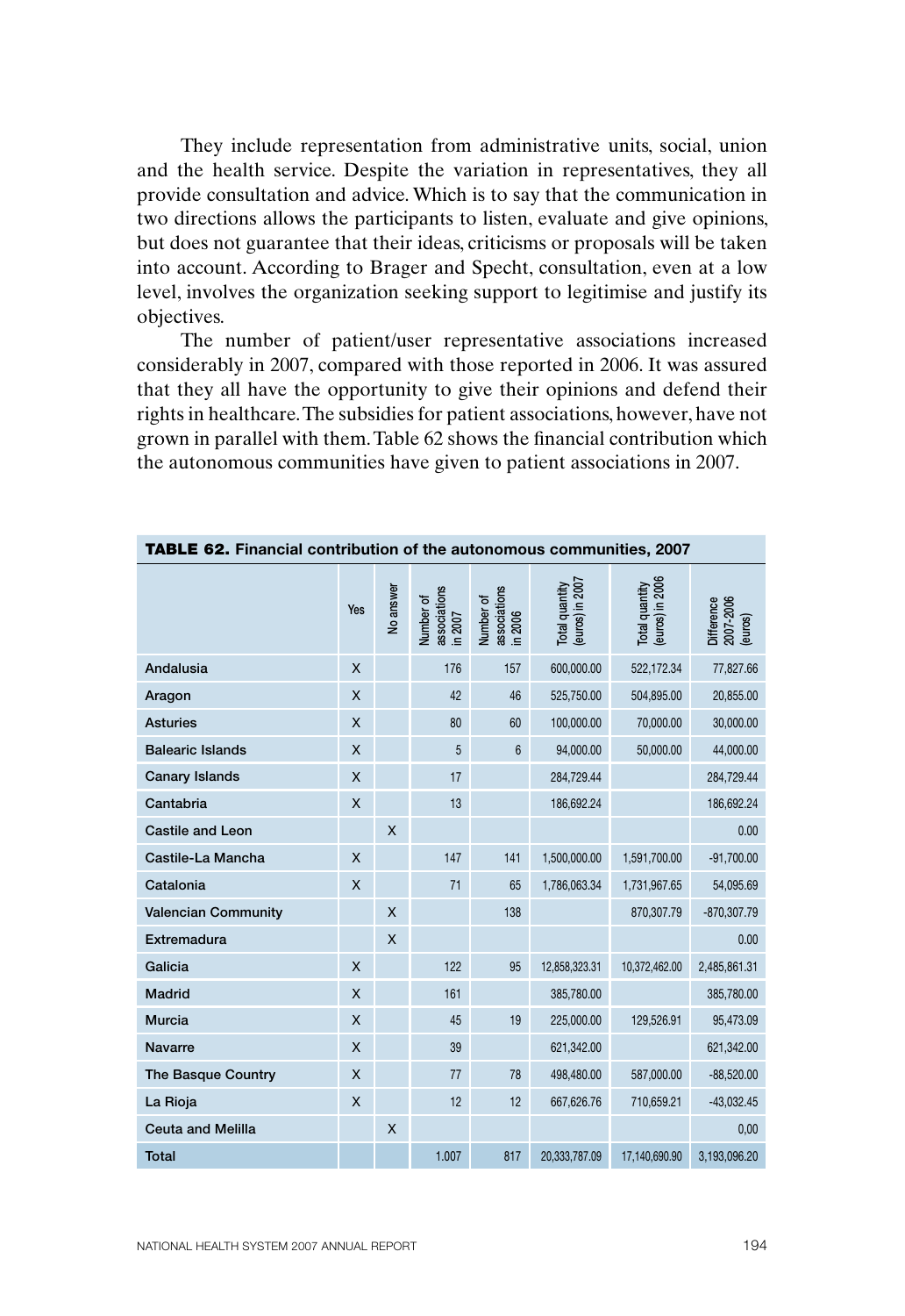An increase in the subsidy does not necessarily mean greater (active) participation by the associations. They normally contribute to improving the health services in their handling of illnesses, in prevention programmes and health promotion, meaning that they are used for informative and educational activities. Once again, the patient is informed, but has little input in this information.

There has also been an increase in the channels available for participation through the creation of bodies such as the Participation and Administration Board of Castile-La Mancha. In more general terms, the Patient Forum, created in 2004, still appeals for greater implication of the patient –and implicitly of their families and users of services– in the health system's decision-making process.

As table 62 shows, nearly all of the autonomous communities have an ombudsman who defends the rights of patients. Despite being a positive element, another study will have to analyse whether the role played actively encourages real participation by the affected community.

The effort to ensure participation can be seen in the staging of debates where users and patients and their associations can advise, determine priorities and discuss the problems that affect them, although there is no guarantee that they will be taken into consideration.

Aragon has seen the organization of discussion forums involving professionals, managers, unions, users and associations to analyse questions that affect users in order to improve participation in the new Directorate General of Patient Services. The Participation Forum and the Virtual Forum of the Autonomous Community of Castile-La Mancha have also been created.

These new measures are still no more than consultation bodies, and no more information has been obtained on their operation, so it cannot be seen whether the results of these forums modified the original plans.

The formal procedures of systems for complaints, criticisms and suggestions are another mechanism for participation which most of the communities strive to improve. The collection and analysis of the data obtained should serve to gather information on the quality of the health service, but also as an indicator of the areas and aspects requiring improvement.

Other community participation measures in 2007 –individual and collective– to overcome the traditional model of consultation and advice, and to obtain greater access to the making of decisions were: The first Participation Conference in Aragon, where focus groups got the principal representatives of the participation units together (implying indirect participation) to guide the strategies and the work of the new Directorate General of Patient Service mentioned previously, Also important are the actions carried out in Castile-La Mancha to reach co-participation of the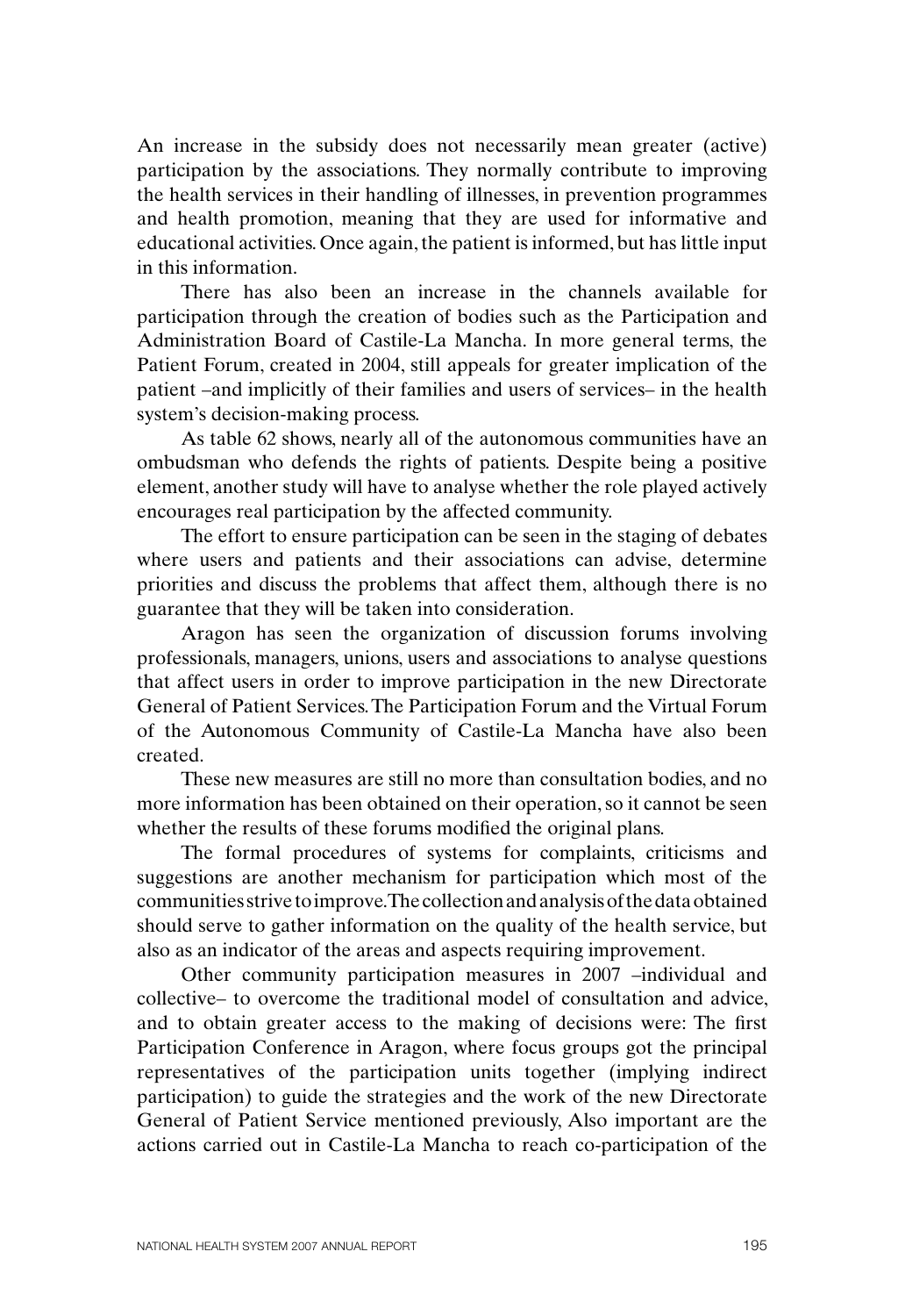public in the creation of new organs and in the annual budget of the health department (through the creation and intervention of working groups made up of the representatives of citizens' and patients' groups).

The advances that most of the autonomous communities have made by including and regulating mechanisms such as the free choice of doctor, the right to a second opinion, advanced directives and last wishes should be noted, as they allow the citizen to be responsible for his/her health beyond the stage of simply receiving information.

To sum up, participation is a legitimate right, but also a "vital necessity for the system itself72" the improvement of which is bound up with the optimisation of the available resources.

Over the years, it has been observed that the greater implication of the patient in the participation process has contributed to improving the quality of healthcare73.

It is therefore important to bear in mind the patient's perspective (and by extension, the user's) in the taking of decisions and the creation of measures to improve service.

In today's health system, the patient is no longer a mere receiver of information who delegates his trust in the qualified personnel, but an active subject aware of his/her actions. This proactive attitude has modified the traditional relationship between doctor and patient towards a more equal footing where the latter takes responsibility for his/her health.

The current model of regulated participation is still broadly informative, offering consultation and advice, although several communities are taking steps to reach a higher level of involvement for users, patients and organizations that represent them in the planning, operation and evaluation of services.

Given that the quality of information and education is closely linked to the real active participation of the population in all areas of the health sector, the joint responsibility generated is shared among professionals, users and patient for the efficiency of healthcare – the result of combining scientific and technical know-how on one side, with experiences and values

<sup>72</sup> See the article by Sánchez Legrán, F., president of the Federation of Consumer Associations of Andalusia (FACUA), La mejora de la atención primaria y la participación de los usuarios (The improvement of primary care and user participation). Medicina de Familia (And), vol 1, n.º1, June 2000.

<sup>73</sup> See Astrid Lindström. Implicación y coparticipación del ciudadano en las políticas secctoriales: el caso de la salud y los servicios sanitarios (Involvement and co-participation of the citizen in the decisions of sectorial policies: the case of health and health services). Fundación Salud, Innovación y Sociedad, 2007. Working document number 31. Available at: www.fundsis.org/docs\_act/109\_Documento-de-trabajo-31.pdf